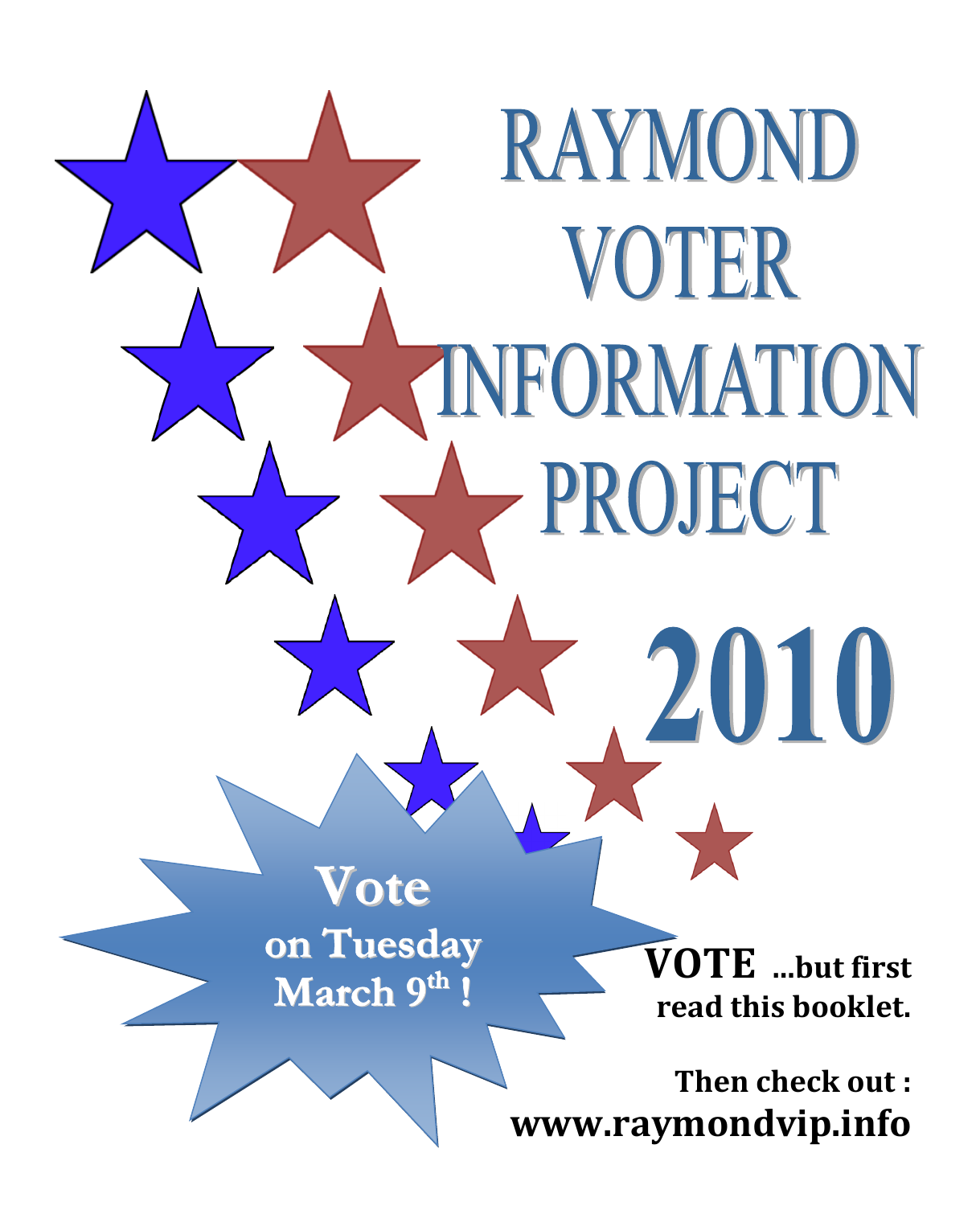## **Welcome to the Raymond Voter Information Project**

and our first annual edition of our voter information guide.

This project began in May 2009 when a group of concerned Raymond citizens met to consider what then seemed an impossible task:

- gather comprehensive, objective information on warrant articles and candidates
- scrupulously weed out bias
- deliver it prior to election to voters hungry for details

Along the way, we formed a nonprofit organization, set goals, hammered out bylaws, debated our direction, contemplated everything from funding to editorial policy, and launched our work.

What you see here may not be perfect, but we are doing our best to serve our community with objective election information. We welcome your suggestions for future issues and invite you to respond via our website at:

## [www.raymondvip.info](http://www.raymondvip.info/)

If you like what you see, consider joining the **Raymond Voter Information Project** or making a donation so that our work may continue.

With deep appreciation, we thank our charter members, officers, and our spokesperson who told our story all around Raymond. We thank our writers and our editorial committee who gave endless hours to review submitted articles, as well as our beloved internet geek and our print media layout guru. Last, but not least, we thank the Raymond public servants and citizens who provided us with information and supported our work.

## Remember to **VOTE** at the IHG Middle School on March 9, 2010

Carolyn Matthews, President Raymond Voter Information Project

## **[www.raymondvip.info](http://www.raymondvip.info/)**

# **SCHOOL WARRANT**

## **SCHOOL ARTICLE 1**

## **SCHOOL BOARD CANIDIDATES**

For information on the candidates, go to **www.raymondvip.info**

\* \* \* \* \* \*

## **SCHOOL ARTICLE 2**

## **SCHOOL BUDGET**

**NOTE:** At the school deliberative session on Jan. 30, 2010, the school budget was amended from \$21,978,341 to \$22,060,620.

The school district is proposing a \$22,060,620 budget for the 2010-2011 school year. The School Board incorporated mandatory increases due to health insurance costs and the support staff contract by making reductions in the current faculty and supporting staff. Also incorporated into the proposed budget is a program to service autistic students that are either currently placed outside of the school district or who have the potential to be placed outside of the school district. If this budget were to fail, the default budget of \$22,296,956 would be adopted. (1) The proposed budget reflects a tax of \$22.00 per thousand of tax valuation; the default budget reflects a tax of \$22.24 per thousand of tax valuation. (2)

More detailed information, including a PowerPoint presentation regarding the school budget, can be found at:

<http://www.sau33.com/schoolboard.htm>

A **YES VOTE** raises \$22,060,620 to fund the 2010 -2011 school budget.

A **NO VOTE** raises \$22,296,956 (the default budget) to fund the 2010-2011 school budget.

#### **Pro:**

- Proposed budget implements reductions to staffing based on student enrollment but maintains current services.
- $\bullet$ Program for autistic students will allow these students to remain at their home school and potentially save current and future tax dollars. District estimates savings of more than \$280,000.

#### **Con:**

- The default budget would give the school district more money with which to work.
- The proposed budget reflects an increase of 1 cent on the current tax  $\bullet$ rate.

## **References:**

- 1. The default budget is the previous year's budget plus obligations due to contracts or legally mandated expenses (i.e., pensions, special education services).
- 2. Ron Brickett, SAU 33 Business Administrator

\* \* \* \* \* \*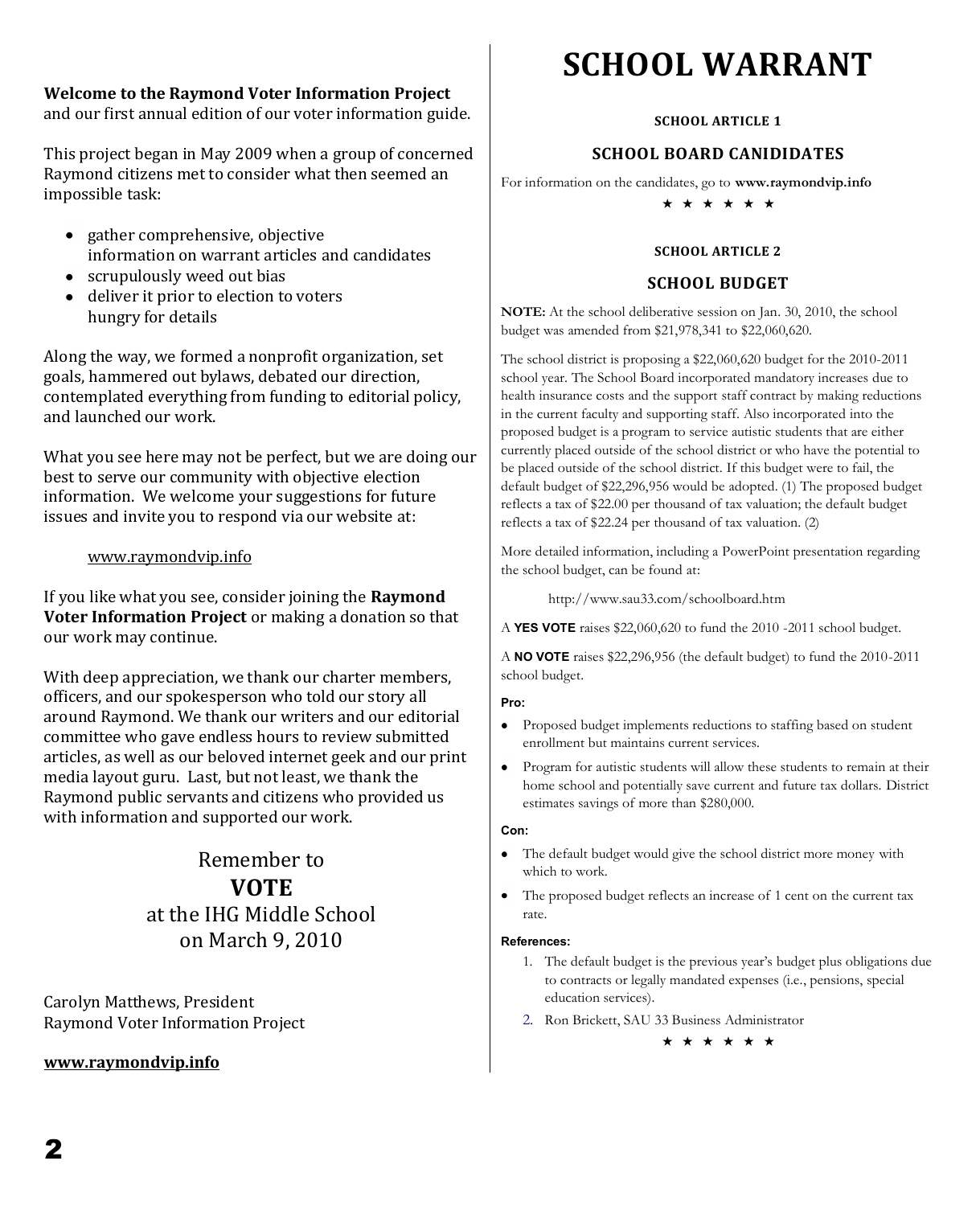#### **SCHOOL ARTICLE 3**

## **TEACHERS' CONTRACT**

The Raymond Education Association and the Raymond School Board have negotiated a 2-year contract that offers an average increase of 2.9% for the teachers. Teachers would pay 18% of their chosen health plan in the second year of the contract. The proposed warrant article is for \$128,368 which reflects a total tax of \$0.13 per thousand of tax valuation for the first year of the contract. (1) For the second year of the contract (2011-2012) the cost is estimated to be \$173,282.

A **YES VOTE** raises the amount of \$128,638 to fund the change in salaries for the 2010-2011 school year.

A **NO VOTE** will leave the teachers without a negotiated contact for the upcoming school year.

#### **Pro:**

This would make Raymond teachers more competitive with other districts in NH.(2)

#### **Con:**

2.9% average increase for teachers (less additional cost they pay for health plan).

#### **References:**

- 1. Ron Brickett, SAU 33 Business Administrator
- 2. The average teacher salary in the state of NH for 2008-2009 school year was \$50,128. The average teacher salary in Raymond was \$45,163. From [NHDoE Staffing and Salary Reports.](http://www.ed.state.nh.us/education/data/staffing.htm)

\* \* \* \* \* \*

#### **SCHOOL ARTICLE 4**

#### **SPECIAL MEETING**

If article 3 does not pass, this article would grant permission to the School District to call one special meeting to address teacher contract cost items.

A **YES VOTE** would allow one special meeting.

A **NO VOTE** would not allow any additional meetings.

\* \* \* \* \*

#### **SCHOOL ARTICLE 5**

#### **CAPITAL RESERVE**

This article would raise \$221,997 for four School District Capital Reserve Funds (CRF), which reflects a tax of \$0.22 per thousand of tax valuation, the same as last year. (1) The intention of a capital reserve fund is to purchase or save towards the purchase of higher priced, durable equipment/resources.

A **YES VOTE** raises \$221,997 for the purpose of expending monies in the 4 funds listed in Article 5, either in the 2010-2011 school year or another time in the future.

A **NO VOTE** would not fund the School District CRFs for the current year.

#### **Pro:**

The continued funding of CRFs allows our school district to save  $\bullet$ towards more expensive projects.

Actively funding the CRF allows the town to charge impact fees on  $\bullet$ certain school construction projects.(2)

#### **Con:**

A defeat of this article would decrease taxes by \$0.22 per thousand of  $\bullet$ tax valuation.

#### **References:**

- 1. Ron Brickett, SAU 33 Business Administrator
- 2. Impact fees are one time fees assessed by the town on certain types of new development in order to compensate the town for increased demand on public facilities (currently schools and roads).

\* \* \* \* \* \*

## **TOWN WARRANT**

#### **ARTICLE 1**

## **CANIDIDATES**

For information on the town candidates, go to **www.raymondvip.info**

\* \* \* \* \*

#### **ARTICLE 2: ZONING AMENDMENT 1**

### **FLUVIAL EROSION HAZARDS**

Fluvial Erosion Hazards (FEH) are as simple as riverbank picnic tables swept downstream to block a culvert, or as complex as sudden, catastrophic movement of a stream or river that cuts a destructive new channel. FEH Zones contain specific river/stream areas determined to have a moderate to extreme sensitivity to high-velocity flood erosion and/or a likelihood of causing erosion further downstream.

A **YES VOTE** will add safety measures within newly mapped FEH Zones located in Raymond along the Exeter River and its tributary, Fordway Brook.(1)

A **NO VOTE** will leave these newly mapped FEH Zones less protected.

**Pro:**

- Goal of 2009 Raymond Master Plan(2) and 2009 Raymond Hazard  $\bullet$ Mitigation Plan.(3)
- FEH protects against damaging floodwater common in Raymond every one to two years, such as the erosion at Fordway/Lane Road.(4)
- Low-cost, high-return flood hazard prevention tool that can save tax dollars for future damage repairs such as the Suncook River restoration  $= $1.3 \text{ million}.(5)$
- No cost to taxpayers for river study, maps, extensive DES technical help.(6)
- Using hazard data as soon as available protects citizens, property and  $\bullet$ emergency workers, and enables the Planning Board to keep subdivisions out of FEH harm's way.(7)
- Protection now is most cost-effective while Fordway/Exeter still has  $\bullet$ low density development.(8)
- Increased potential for grant money for 19 culvert and other restoration projects.(9)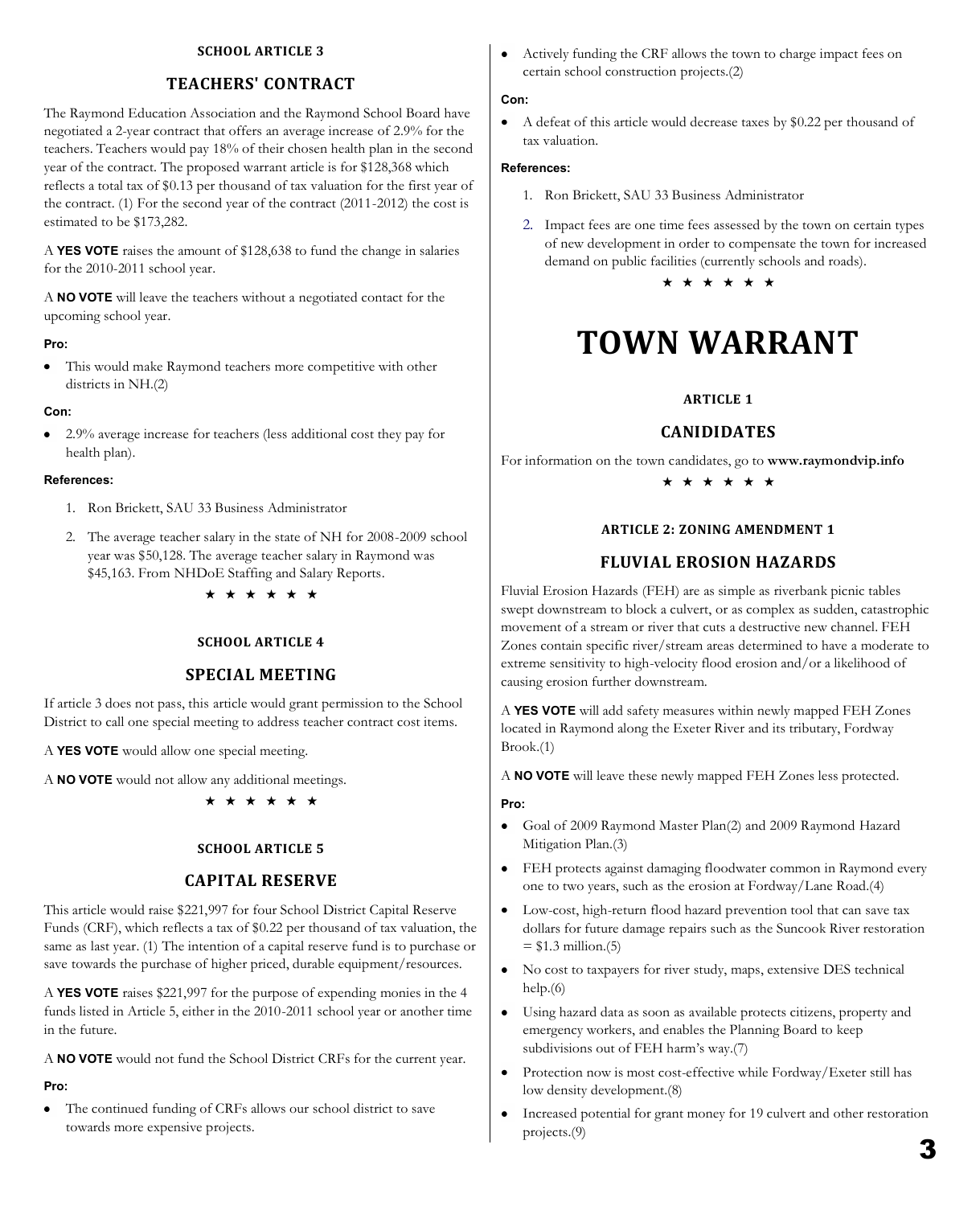- Lower flood insurance rates since FEMA rewards FEH as a "higher  $\bullet$ standard" once Raymond completes its application for the free Community Rating System Program.(10)
- Endorsements for FEH ordinance: FEMA, 2009 NH Legislation (HB 290), NH Public Safety, Transportation, Environmental Services, Geological Survey, Homeland Security and Emergency Management; NH Associated General Contractors.(11)
- Adds protection for water quality(12)

#### **Con:**

- Limits development allowed on portions of lots within the hazard zone for several residential and one commercial property in mapped FEH Zone areas.(13)
- Requires landowner who wishes to exceed his allowed development options within the FEH Zone to seek a Planning Board administered permit.
- Requires a landowner who wishes to build in a prohibited zone, or question the FEH boundary on his property, to appeal to the Zoning Board of Adjustment.
- May add to developer's survey and engineering costs if FEH boundary must be surveyed on FEH zoned land.
- Requires additional record keeping by the Code Enforcement officer.
- May require developer to alter his site plan to keep his development out of FEH Zone.
- FEH ordinance untested elsewhere in NH

#### **References:**

- 1. Raymond's Fordway Brook/Exeter River Watershed is located south of Rte 101 & drains 1/3 of Raymond
- 2. Raymond Master Plan (2009) p. 24 Vol. 1 Raymond Hazard Mitigation Plan (2009)
- 3. Raymond Hazard Mitigation Plan (2009), p. ix and 80
- 4. [EXETER RIVER GEOMORPHIC ASSESSMENT AND WATERSHED-BASED](http://des.nh.gov/organization/divisions/water/wmb/was/watershed_based_plans.htm)  [PLAN,](http://des.nh.gov/organization/divisions/water/wmb/was/watershed_based_plans.htm) 3/2009, NH DES, p. 52.
- 5. Steve Landry, NH Department Environmental Services
- 6. Shane Csiki, NH Geological Survey, FEH Program Leader in NH
- 7. Jack Munn, Southern New Hampshire Regional Planning Commission
- 8. [EXETER RIVER GEOMORPHIC ASSESSMENT AND WATERSHED-BASED](http://des.nh.gov/organization/divisions/water/wmb/was/watershed_based_plans.htm)  [PLAN](http://des.nh.gov/organization/divisions/water/wmb/was/watershed_based_plans.htm), 3/2009, NH DES, p. 31, p. 44
- 9. [EXETER RIVER GEOMORPHIC ASSESSMENT AND WATERSHED-BASED](http://des.nh.gov/organization/divisions/water/wmb/was/watershed_based_plans.htm)  [PLAN](http://des.nh.gov/organization/divisions/water/wmb/was/watershed_based_plans.htm), 3/2009, NH DES, p. 63
- 10. Jimmy Chinn, FEMA Community Rating System Regional Director.
- 11. Non-profit trade organization in existence since 1949.
- 12. [EXETER RIVER GEOMORPHIC ASSESSMENT AND WATERSHED-BASED](http://des.nh.gov/organization/divisions/water/wmb/was/watershed_based_plans.htm)  [PLAN](http://des.nh.gov/organization/divisions/water/wmb/was/watershed_based_plans.htm), 3/2009, NH DES, p. 5
- 13. To examine the following impacts of the ordinance on landowners, see the proposed Fluvial Erosion Hazard Overlay District amendment and the FEH maps located at [www.raymondnh.com](http://www.raymondnh.gov/boards/planning/planning.php)

\* \* \* \* \* \*

#### **ARTICLE 3: ZONING AMENDMENT 2**

## **ZONE A - EMERGENCY WATER LINE**

This article would give the planning board time to plan for orderly development of land served by new town water mains extending from Batchelder Road to the area adjacent to the Mottolo Superfund site. Generally homes built in residential areas not served by town water must have at least 2 acres, 200 feet of road frontage and be at least 50 feet from all property lines. In residential areas served by town water, known as Zone A, homes require  $\frac{1}{2}$  acre, 100 feet of road frontage and be at least 25 feet back from the road and 10 feet from other boundaries.(1)

Historically, when new water lines are installed, the residentially zoned land along the route is automatically rezoned so that it can be developed with the smaller lot size, road frontage and setbacks.

A **YES VOTE** maintains current zoning in the Mottolo neighborhoods for 18 months.

A **NO VOTE** may allow immediate Zone A designation once the water line is in place.

#### **Pro:**

- The Planning Board would have 18 months to respond to these circumstances and allow time for public comment.
- Temporary moratoriums on changes are the usual way to handle such cases.(2)

#### **Con:**

- Landowners would not be able to exercise their new development rights immediately.
- Passage may delay higher density development that otherwise might allow landowners to take advantage of the requirements for properties served by Town water.

#### **References:**

- 1. [Raymond Zoning Ordinance](http://www.raymondnh.gov/planning/planning_20_1773807348.pdf) 3.210, 4.100, 5.100
- 2. Town Counsel

\* \* \* \* \* \*

#### **ARTICLE 4: ZONING AMENDMENT 3**

## **IMPACT FEES CHANGE**

Impact Fees are one-time fees assessed by the Town of Raymond on certain types of new development in order to compensate the town for increased demand on public services (currently schools and roads). This amendment will add clarifying language to 7.504.0(1) to explain that "new development" categories are listed in 7.503 (a-d) and adds a reminder that the Planning Board must develop a method by which it will make assessments before collecting on a particular category of fee.

A **YES VOTE** supports this clarification.

A **NO VOTE** leaves the present wording in place.

No PRO/CON: administrative only.

#### **Reference:**

1. [Raymond Zoning Ordinance](http://www.raymondnh.gov/planning/planning_20_1773807348.pdf) for Impact Fee

\* \* \* \* \* \*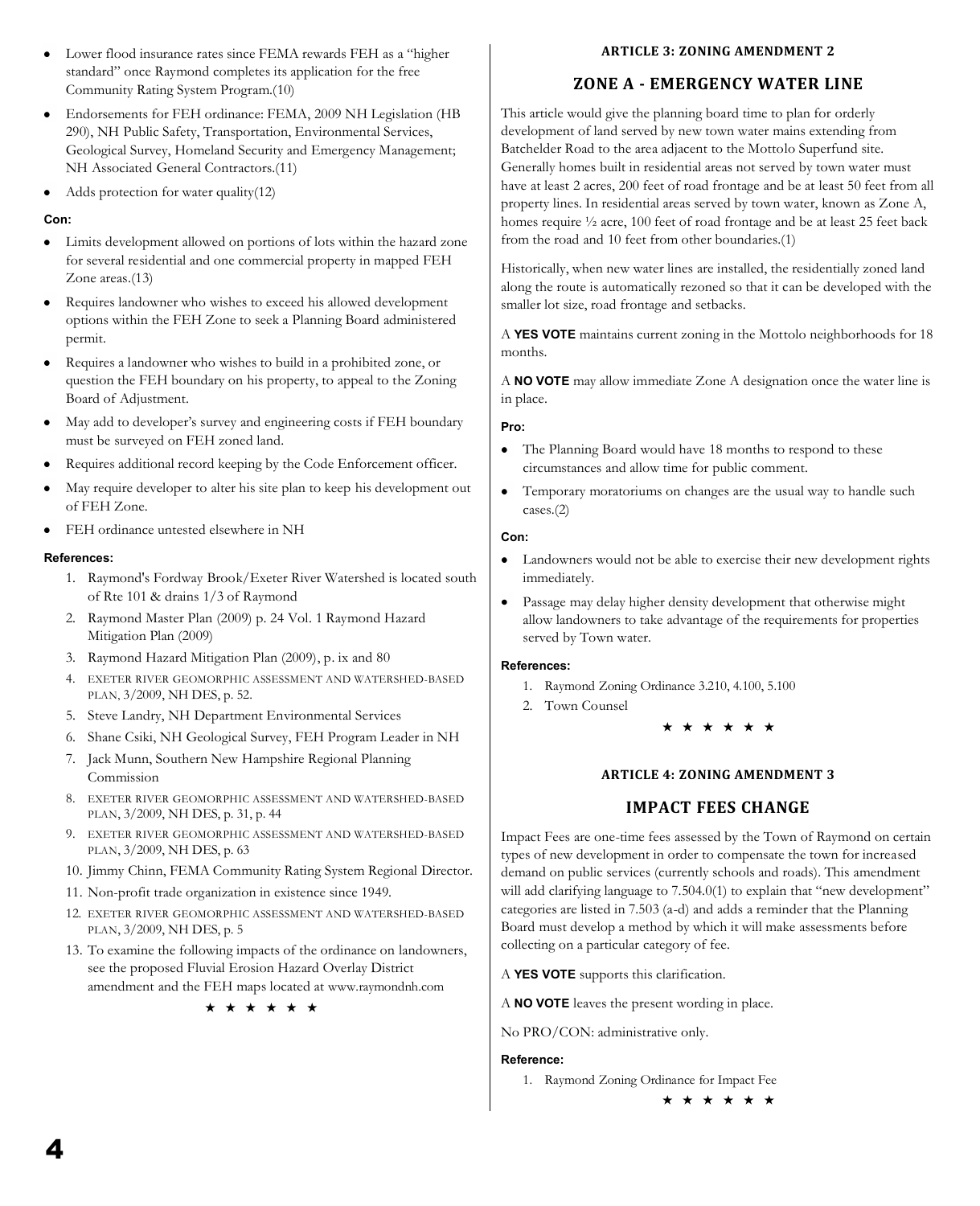#### **ARTICLE 5: ZONING AMENDMENT 4**

#### **SPRINKLER SYSTEMS**

This amendment will require residential sprinkler systems in new single and two family dwellings and in any residential "substantial renovations" (greater than 50% of the tax card valuation). Currently, sprinkler systems are optional for one and two family homes and residential renovations but are required for commercial, industrial and multi-family homes.(1) National Fire Protection Association (NFPA) has adopted the 2009 International Residential Code that includes sprinkler systems in all residential buildings. State of NH presently operates under the 2003 NFPA code which does not require residential sprinklers. State may opt to retain the 2003 NFPA code and continue to allow towns to make their own decision.

A **YES VOTE** will require sprinkler systems in new single and two family dwellings and for any residential "substantial renovations" over 50%.

A **NO VOTE** will continue to require sprinklers only for commercial, industrial and multi-family homes.

#### **Pro:**

- Provides 10 minute escape time for residents and may protect emergency workers since fire may already be out when they arrive.(2)
- Over last five years, due to sprinklers, two Raymond lives were saved in an apartment over a commercial building, and substantial damage was prevented in another building.(3)
- Since 50% renovation triggers bringing a house up to all current codes, 50% would apply to sprinklers as well.(4)
- Minimizes property damage since today's fires flash faster (one minute) and since Raymond's emergency response time slows in the evening, especially after midnight, on weekends, and in winter months, so firefighters usually cannot arrive quickly enough to prevent substantial home damage.(5)
- Amendment may help to forestall need for Raymond fire substations and allow subdivisions with longer roads than currently permitted.
- Homeowner insurance may cover leaks from malfunctions in sprinkler heads.
- Annual maintenance can be done by the homeowner.
- Sprinklers can lower home insurance costs 8 to 13% (depending on agent/company).(6)
- Sprinkler heads act independently; one room fire = one sprinkler head discharge.

#### **Con:**

- Adds to new house cost for developer and/or homeowner  $\bullet$ approximately \$1.64 to \$1.90 per sq. ft. (\$2,460 to \$2850 for 1500 sq. ft. home) depending on type and water source. Renovation costs for older homes or complex situations would be higher.(7)
- Decision to hire out annual maintenance work incurs costs to homeowner.
- Sprinkler systems, like all household plumbing, can develop leaks.
- Shut off not automatic; if no one hears external alarm, sprinkler can  $\bullet$ discharge till empty (approximately 300 gallons over 10 minutes).(8)
- Some insurance companies and/or agents offer no discount.
- Power failure = sprinkler pump failure unless homeowner has  $\bullet$ backup/town water.

#### **References:**

1. [Raymond Zoning Ordinance](http://www.raymondnh.gov/planning/planning_20_1773807348.pdf) 8.110

- 2. Dept. Homeland Security, [US Fire Administration](http://www.usfa.dhs.gov/)
- 3. Raymond town fire records
- 4. Code Enforcement Officer Richard Mailhot
- 5. Fire Chief Kevin Pratt
- 6. [Insurance Services Office,](http://www.iso.com/Research-and-Analyses/Studies-and-Whitepapers/Effective-Fire-Protection-A-National-Concern.html) Inc. (ISO), verified by Kevin Pratt: some Raymond agents offer discounts
- 7. ISO, verified by Kevin Pratt
- 8. Kevin Pratt

## \* \* \* \*

#### **ARTICLE 6: ZONING AMENDMENT 5**

## **DISABILITY ACCESS/ADA STRUCTURES**

If the Raymond Code Enforcement Officer (CEO) determines that a disability access structure is needed for a disabled person to gain access, and it will be in harmony with the general purpose and intent of the Zoning Ordinance, the CEO may grant a permit for the disability structure without requiring a certified plot plan and/or strict adherence to the area size and setback rules. This structure may remain until no one living in or regularly using the house at the time the permit was granted needs it in order to access the home. Applicants would continue to apply to the Zoning Board of Adjustment (ZBA) for a variance if the Code Enforcement Officer is unable to make a determination or denies the permit.

A **YES VOTE** will speed up the process by which homeowners with disabled residents may seek approval to add wheelchair ramps or similar temporary disability access structures.

A **NO VOTE** will continue to require these homeowners to request a hearing to seek relief before the ZBA.

#### **Pro:**

- $\bullet$ Helps the Raymond Zoning Ordinance comply with the Americans with Disabilities Act.(1)
- Simplifies the process by which an applicant obtains a permit for a  $\bullet$ disabilities structure.

#### **Con:**

- Requires additional record keeping by the Code Enforcement Officer  $\bullet$ (CEO).
- May be difficult to enforce removal of ramp.

#### **References:**

1. See NH RSA 674.33.V, the [Raymond Zoning Ordinance](http://www.raymondnh.gov/planning/planning_20_1773807348.pdf) 8.100.03.d, and the [Americans with Disabilities Act](http://www.ada.gov/) 42 U.S.C. 812132

#### **★ ★ ★ ★ ★ ★**

#### **ARTICLE 7: ZONING AMENDMENT 6**

#### **ZBA TIME LIMITS**

A landowner may seek "relief" from zoning rules by asking Raymond's Zoning Board of Adjustment (ZBA) to grant a Variance (to relax the rules) or grant a Special Exception (if allowed under the rule). This amendment will require the landowner who receives a Variance or a Special Exception to either substantially complete (1) his project within 4 years or return to the ZBA to request an extension of time. If more than 4 years go by, factors that originally justified ZBA relief may change to the point that the relief would no longer be justified.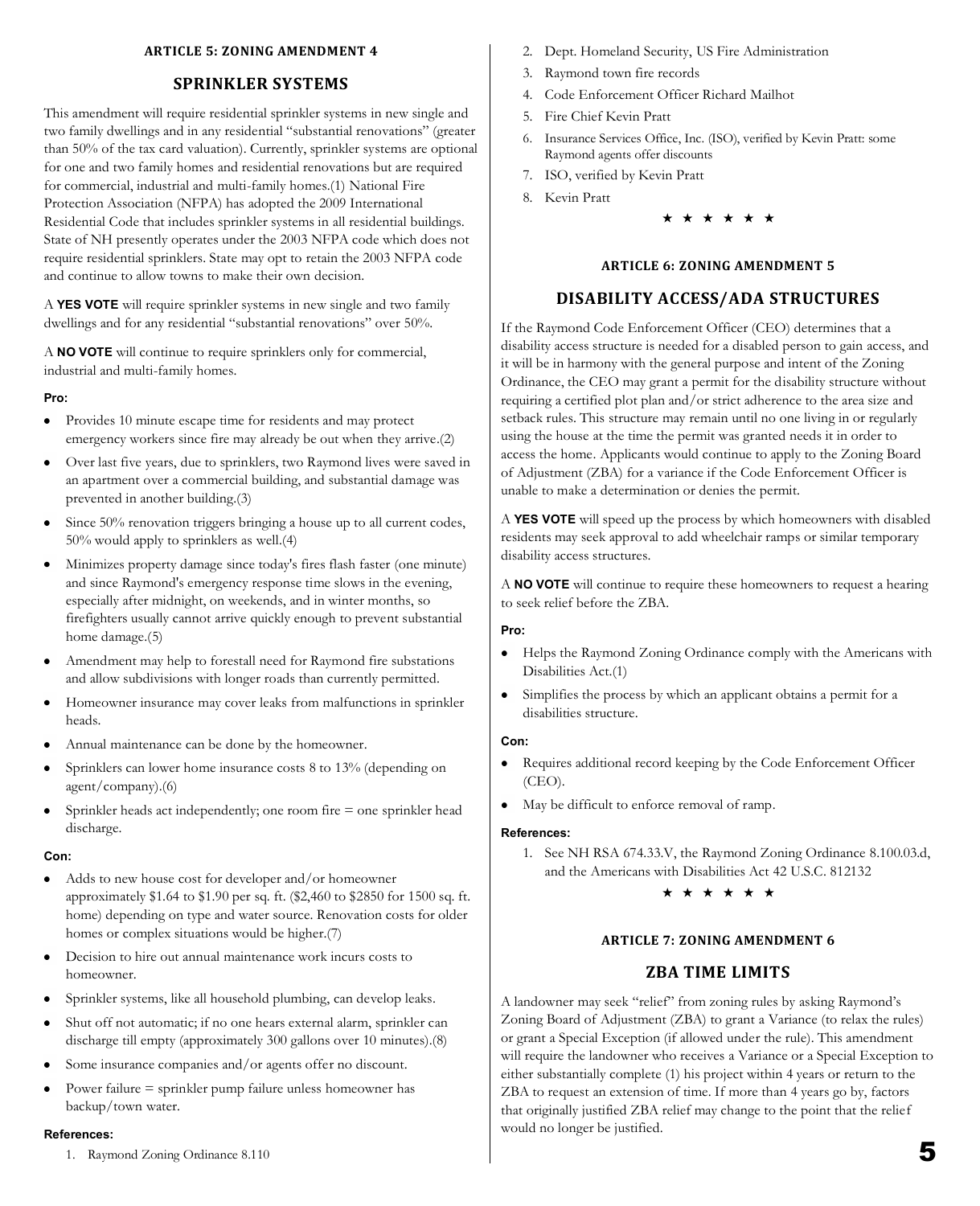A **YES VOTE** requires the applicant to achieve substantial completion within 4 years.

## A **NO VOTE** will continue to allow approved Variances and Special Exceptions without expiration dates.

#### **Pro:**

- $\bullet$ Provides better communication with applicants and abutters.
- Once substantial completion occurs, the Variance and/or Special  $\bullet$ Exception is permanent and the landowner may fully complete his project on his own time schedule without returning to the ZBA.

## **Con:**

- Landowners will need to reapply to the ZBA if they decide to delay their projects.
- Requires additional record keeping by the Raymond Code Enforcement Officer to track expiration dates.
- Requires additional record keeping by the landowner, to track expiration dates.

## **References:**

1. The definition of "substantial completion" for a particular Variance or Special Exception is set by the ZBA at the time the landowner applies.

\* \* \* \* \* \*

## **ARTICLE 8: ZONING AMENDMENT 7**

## **ZBA GENERAL REVISIONS**

This article would amend the Raymond Zoning Ordinance to clarify wording to make it consistent with state law. The definition of variance currently in the ordinance includes a list of criteria a property owner must meet to get a variance. This article would replace that list with a reference to Article IX, Section 9.300 of the ordinance, where the criteria are explained in detail.

A **YES VOTE** clarifies the language.

A **NO VOTE** leaves the present wording in place.

No Pro/Con. ADMINISTRATIVE ONLY.

\* \* \* \* \* \*

## **ARTICLE 9: ZONING AMENDMENT 8**

## **ZONE G CONSISTENCY**

Zone G land is Protected Shore land, State Protected Waters, Steep Slopes, and Poorly/Very Poorly Drained Soils (Wetlands)(1) This amendment makes the zoning treatment of Zone G land the same whether it exists in Zone A (residential), Zone B (residential/agricultural), or Zone E (manufactured housing). It also prohibits using Zone G land when calculating the minimum amount of land needed and the maximum number of new dwelling units allowed.

A **YES VOTE** supports the consistent treatment of Zone G land in Zones A, B & E.

A **NO VOTE** keeps current formulas that allow Zone G use.

#### **Pro:**

- Consistent with 2009 Raymond Master Plan Natural Resources goals.(2)
- Limits development on zoned A, B and E land that may be physically unable to support it due to its proximity to Zone G land.
- May help protect Raymond's groundwater resources for clean drinking  $\bullet$ water since "the ability of vegetated wetland buffers to provide water quality protection increases with the size of the buffer."(3)
- Reduces opportunity for legal challenge due to inconsistent use of Zone G land.
- Easier for developers to understand and apply.
- Easier for staff to administer.(4)
- Matches NH DES recommendation that development density for dwelling unit should be determined by "subtracting the area of ...fragile features and critical natural resources, in whole or in part, from the area that can be counted toward the density calculation."(5)

#### **Con:**

- May lower developer's profit margin and/or raise the cost of planned dwelling units.
- May promote longer roads for snow plow/school bus/firefighter/police by increasing amount of land needed for each dwelling.
- Excluding Zone G may make some lots too small to subdivide.  $\bullet$
- Current calculation formulas for Zone G land in Conservation Subdivisions, approved last year by the Planning Board and the voters, would be eliminated without having been tested.

### **References:**

- 1. [Raymond Zoning Ordinance](http://www.raymondnh.gov/planning/planning_20_1773807348.pdf) 3.320.02. See also definitions in 2.100
- 2. 2009 Raymond Master Plan p. 21-3
- 3. [Innovative Land Use Planning Techniques:](http://des.nh.gov/organization/divisions/water/wmb/repp/innovative_land_use.htm) A Handbook for Sustainable Development 10/2008 Compiled by NH Dept. Environmental Services (NH DES), NH Association of Regional Planning Commissions, NH Office of Energy & Planning, NH Municipal Association, p. 200.
- 4. Richard Mailhot, Code Enforcement Officer
- 5. ILUPT p. 39-40

\* \* \* \* \* \*

## **ARTICLE 10**

## **MOTTOLO WATER LINE BOND**

This article would authorize the Town to raise and bond \$2.5 million to build a water line to the neighborhood surrounding the contaminated Mottolo Superfund Site, a former Blueberry Hill Road pig farm where over 1,600 containers of chemical wastes were dumped. Despite extensive efforts over the years to clean up the site, in July 2009, five residential wells were found to have elevated levels of contaminants. (1) Affected residents currently receive bottled water and/or well water treatment systems from the state as an interim solution.

A **YES VOTE** would enable the town to build the water line and seek federal reimbursement.

A **NO VOTE** means that a clean water solution may be delayed for at least two years while the NH DES continues to test the site to confirm the source of the contamination and the migration of the contaminants.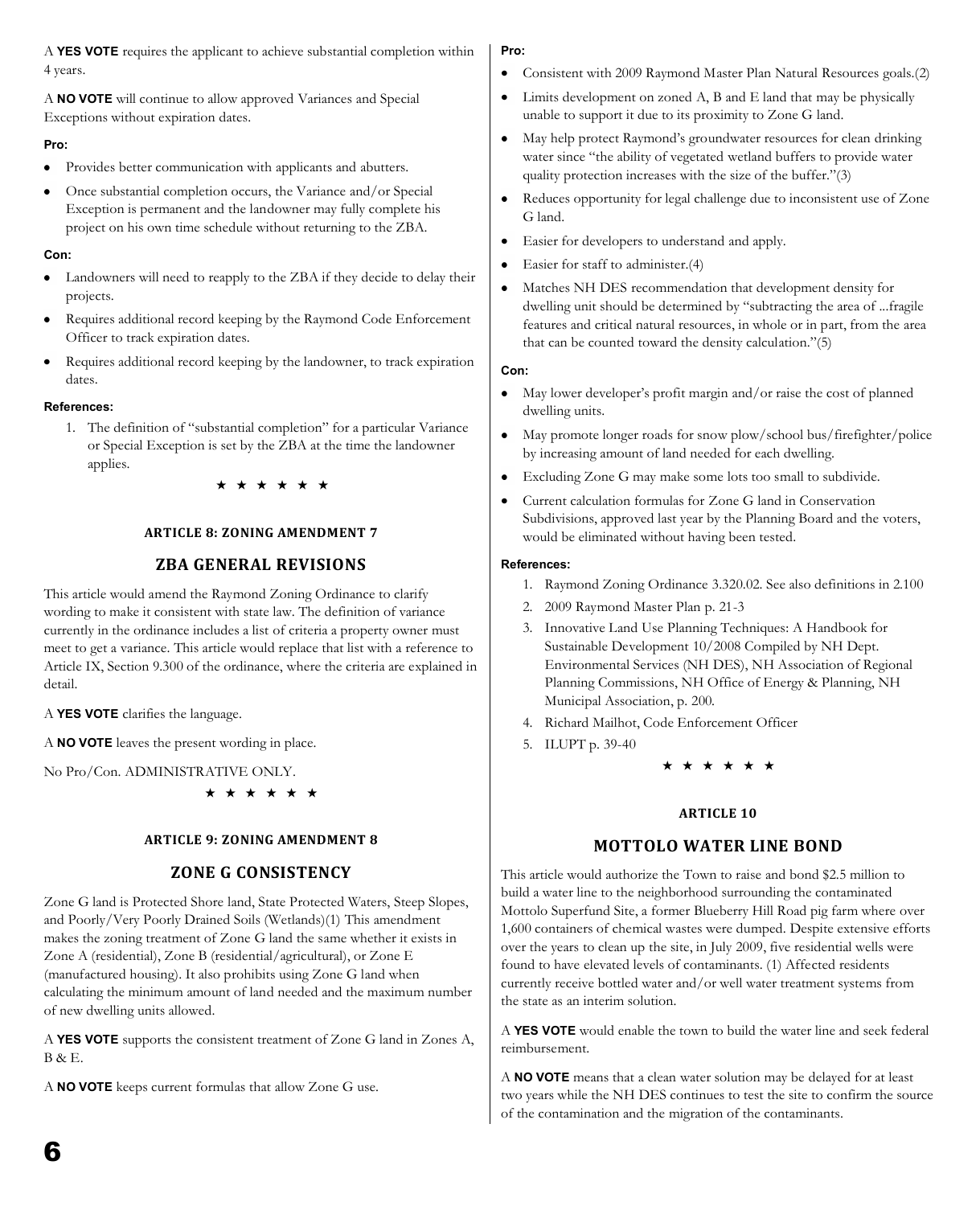#### **Pro:**

- The water line extension would eliminate concern about contamination  $\bullet$ in the residential well water supplies that may depress area property values and negatively impact Raymond's tax revenues.
- Funding a water line extension would bring a long-term clean water supply to the Blueberry Hill area.
- Businesses and residents along the new line could tie into town water.

#### **Con:**

- If federal reimbursement is not available, the water line extension could  $\bullet$ raise the property tax rate by as much as \$0.20 per \$1,000 of property value, the equivalent of \$40 per year additional tax on a \$200,000 home in 2011. The cost to taxpayers would get smaller every year as the bond is paid off.
- Residents who hook up to the new water main will have to hire a contractor and pay connection fees. The estimated cost to connect a home is \$4,000.
- The federal solution likely will include only those homes that have wells that are proven to be directly affected by the Mottolo site.

#### **Reference:**

1. [http://des.nh.gov/organization/divisions/waste/hwrb/fss/](http://des.nh.gov/organization/divisions/waste/hwrb/fss/superfund/index.htm) [superfund/index.htm](http://des.nh.gov/organization/divisions/waste/hwrb/fss/superfund/index.htm)

\* \* \* \* \* \*

#### **ARTICLE 11**

#### **NEW WELL BOND**

This article authorizes the Selectmen to raise up to \$300,000 to install new wells for public water supply. The cost of the wells will be paid for by homes and businesses that are on the Town water supply system through water rates. The water department may have some or all of the money to pay for the new wells by the time it gets the permits to install them, meaning the Selectmen may not have to borrow the full authorized amount. The sooner the town installs new wells, the less complex and costly the permitting process.

A **YES VOTE** on this article will authorize the Selectmen to raise up to \$300,000 to develop new wells.

A **NO VOTE** means that the Town may have to postpone developing new wells until the water department accumulates the full cost of development through water rates.

#### **Pro:**

- The Town can permit and install new water supply wells before more stringent and costly state regulations are adopted.
- The new wells will provide enough water to meet the growing needs of current water users as well as future development.
- The new wells will be installed in an area separate from the existing Town wells. If the existing wells become unusable for any reason, the Town has water from a different source.

#### **Con:**

• Passage of the article may increase water rates.

\* \* \* \*

#### **ARTICLE 12**

## **TOWN OPERATING BUDGET**

The town is proposing a \$6,849,980 operating budget, which does not include appropriations for other special warrant articles voted on separately. If this budget were to fail, the default budget of \$6,906,903 would be adopted which is the same as last year with certain adjustments required by previous actions of the Town of Raymond or by law. The proposed budget reflects a tax of \$3.85 per thousand of tax valuation; the default budget reflects a tax of \$3.90 per thousand of tax valuation. (1)

A **YES VOTE** raises \$6,849,980 to fund the 2010 town operating budget.

A **NO VOTE** raises \$6,906,903 (the default budget) to fund the 2010 town operating budget.

#### **Pro:**

Proposed budget is .05 cents per thousand of tax valuation less than the default budget.

#### **Con:**

The default budget would give the town an additional \$56,923 to  $\bullet$ maintain funds.

#### **References:**

1. More detailed information regarding the default budget of the Town can be found at:

[www.raymondnh.gov.admin/voter\\_info\\_12\\_22281838.pdf](http://www.raymondvip.info/issues/town/www.raymondnh.gov.admin/voter_info_12_22281838.pdf)  Raymond Financial Office

\* \* \* \* \*

#### **ARTICLE 13**

#### **RAYMOND SCHOLARSHIP**

Amended at Town Deliberative Session 2/6/10

This article raises and appropriates \$2,000 for Raymond High School graduating seniors **and any Raymond resident attending the first year of college.** Tax impact: .002 cents per \$1,000 of tax valuation. Same amount as last year. (1)

A **YES VOTE** will provide a \$2,000 Scholarship.

A **NO VOTE** will not fund the Scholarship this year.

NO **PRO/CON**: SELF/EXPLANATORY

#### **References:**

1. Raymond Finance Department

★ ★ ★ ★ ★ ★

#### **ARTICLE 14**

#### **CAPITAL RESERVE FUNDS**

A Capital Reserve Fund (CRF) is a savings account for the purchase of future items by town departments. This article raises and appropriates \$266,900 for the previously established CRFs at a cost of .27 cents per thousand of tax valuation which is a reduction of \$34,500 or .035 cents per thousand from last year.

A **YES VOTE** will add \$266,900 to the CRFs.

A **NO VOTE** will not add money to the CRFs.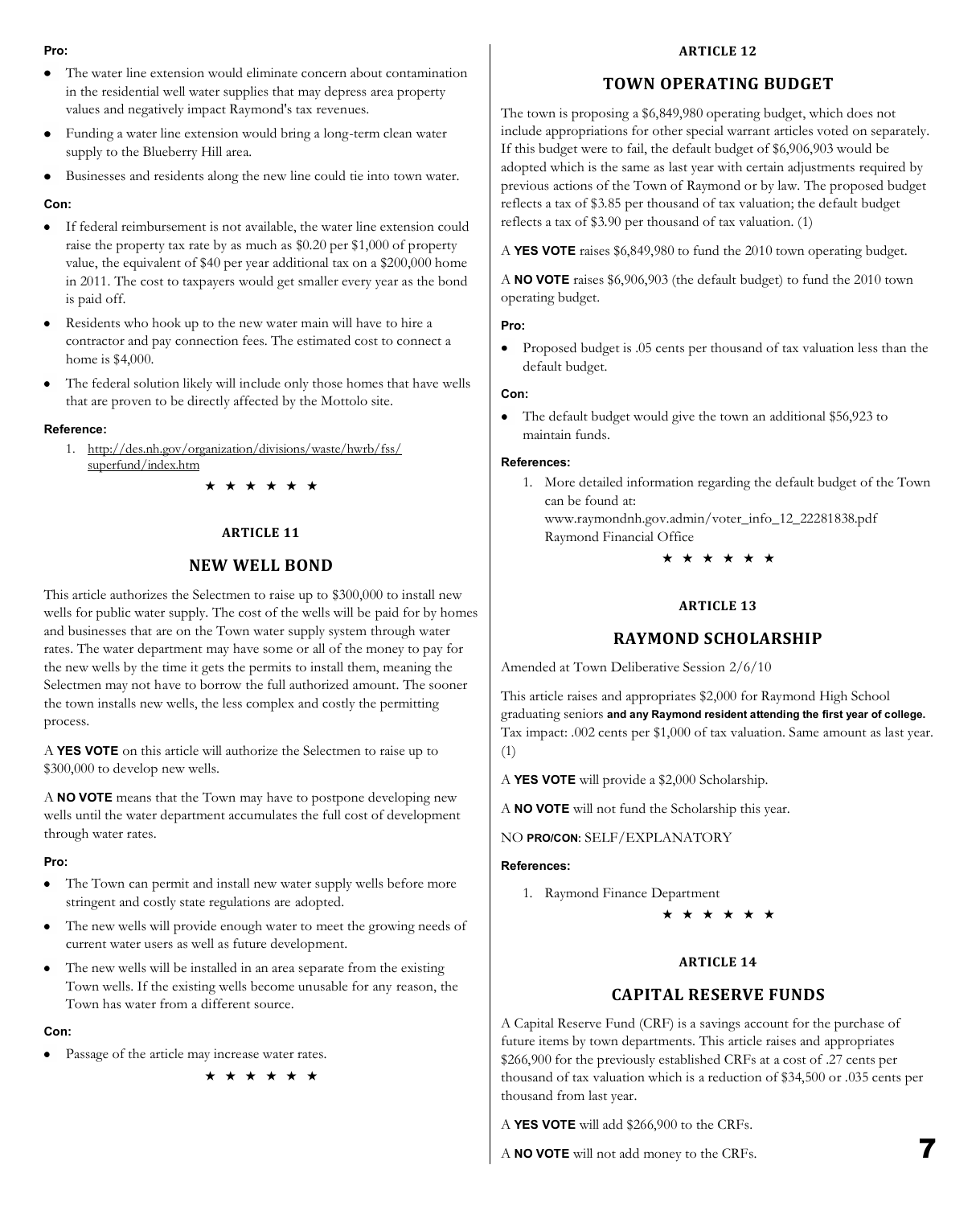#### **Pro:**

- CRFs are needed to allow impact fees to be collected. (1)  $\bullet$
- Prevents a spike in future taxes when purchasing high cost items becomes necessary.

#### **Con:**

- High cost items can be financed by borrowing at interest, with a voter  $\bullet$ approved bond, as they are needed.
- Tax cost: .27 cents per \$1,000 of tax valuation. (2)

#### **References:**

- 1. Impact fees are one time fees assessed by the town on certain types of new development in order to compensate the town for increased demand on public facilities (currently schools and roads).
- 2. Raymond Finance Department

\* \* \* \* \* \*

#### **ARTICLE 15**

## **WATER DEPARTMENT ITEMS**

A Capital Reserve Fund (CRF) is a savings account for the purchase of future items by town departments. This article raises and appropriates \$25,000 to be deposited in the water department's previously established CRFs. There is no tax impact since this is paid for by town water users only. (1)

A **YES VOTE** will put \$25,000 for the listed items in already established CRFs.

A **NO VOTE** will not add funds to the CRF for this year.

**Pro:**

Money will be available for proper maintenance of wells and to purchase land and trucks if needed.

**Con:**

None determined at this time.

#### **References:**

1. Raymond Finance Department

 $\star$ 

#### **ARTICLE 16**

## **ROAD RECONSTRUCTION**

This article raises and appropriates \$149,000 for road reconstruction projects as determined by the Public Works Director. Same amount as last year.

A **YES VOTE** will allow the town to continue their road reconstruction projects.

A **NO VOTE** will put road reconstruction behind schedule.

**Pro:**

Will keep road maintenance on schedule.

**Con:**

Tax cost: 15 cents per \$1000 of tax valuation.(1)  $\bullet$ 

#### **References:**

1. Raymond Finance Office.

8

 $\star$   $\star$   $\star$   $\star$ 

#### **ARTICLE 17**

## **SOCIAL SERVICES AGENCIES**

This article raises and appropriates \$84,347 for 15 Social Service agencies providing services to Raymond residents. Same amount as last year.

A **YES VOTE** will contribute to the Social Service agencies that serve Raymond residents.

A **NO VOTE** will not provide any Raymond funding to these agencies.

**Pro:**

 $\bullet$ Helps to defray the costs of agencies serving Raymond

#### **Con:**

 $\bullet$ Tax cost: .084 cents per \$1,000 of tax valuation. (1)

#### **References:**

1. Raymond Finance Department



### **ARTICLE 18**

### **MOSQUITO CONTROL**

This article raises and appropriates \$54,075 for the purpose of monitoring and controlling mosquitoes carrying West Nile Virus and EEE, primarily by larvicide and limited emergency fall spraying of public assembly areas. Same amount as last year. A variable-amount state grant (2009: \$1,962) may reduce tax impact.

A **YES VOTE** funds the mosquito control program in Raymond.

A **NO VOTE** would eliminate the mosquito control program in Raymond.

**Pro:**

Reduces risk of West Nile Virus and EEE infection.

**Con:**

Tax cost: .054 cents per \$1,000 of tax valuation. (2)  $\bullet$ 

**References:**

- 1. Richard Mailhot, Town of Raymond Health Officer
- 2. Town of Raymond Finance Department

#### \* \* \* \* \* \*

#### **ARTICLE 19**

#### **REVALUATION**

This article will designate \$20,000 from the Town's unreserved fund balance to pay for a scheduled portion of the state mandated town-wide property revaluation.

A **YES VOTE** will fund this year's installment of the revaluation.

A **NO VOTE** will cause a shortfall in the funding for the required revaluation.

**Pro:**

- No new tax impact.(1)
- Town will have sufficient funds on hand to pay for a revaluation in 2011, and will avoid possible fines levied by the state for noncompliance.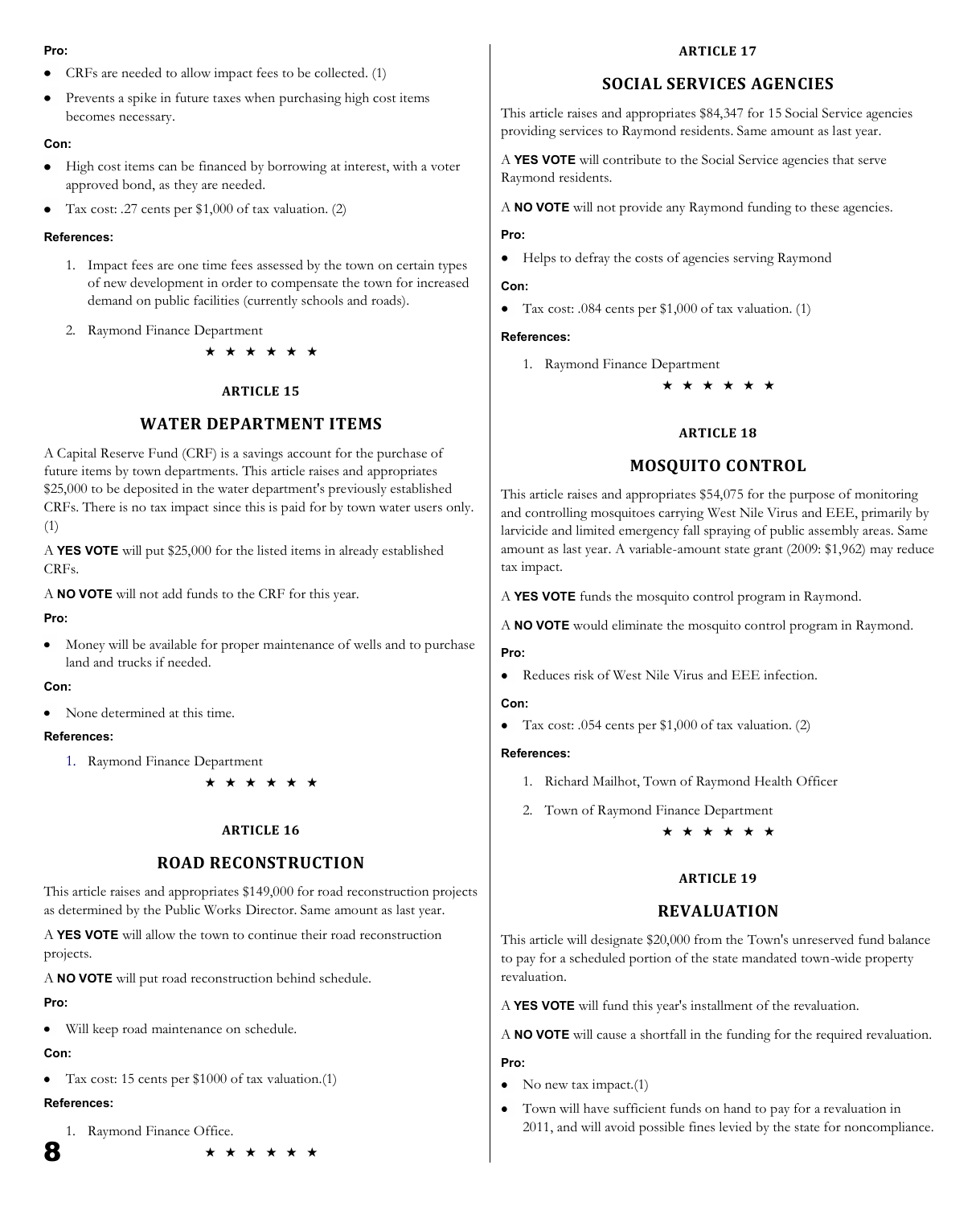#### **Con:**

• None determined at this time.

#### **References:**

1. Chris Rose, Raymond Town Manager

\* \* \* \* \* \*

#### **ARTICLE 20**

#### **SNOWMOBILES**

This article would allow snowmobiling on several town parcels during the winter when state snowmobile trail #15 (old railway bed) gates are open.

A **YES VOTE** will approve snowmobiling in expanded areas.

A **NO VOTE** will continue to keep these areas closed to snowmobiling.

#### **Pro:**

Expands local snowmobiling opportunities  $\bullet$ 

#### **Con:**

- Increases possibility of damage to town land if insufficient snow.  $\bullet$
- Parking opportunities might be limited.



#### **ARTICLE 21**

#### **OHRV USE ON BALD HILL**

Amended at Town Deliberative Session 2/6/10

This article would allow Off Highway Recreational Vehicle (OHRV), **exclusive of two-cycle wheeled vehicle (trail bike)** use on the town owned Bald Hill property (50 acres) and would give the Board of Selectmen the ability to regulate its use.

A **YES VOTE** signifies the desire of the voter to permit OHRV use on this property.

A **NO VOTE** signifies the desire of the voter to prohibit OHRV use on this property.

#### **Pro:**

- Provides a local area for OHRV users to ride
- Utilizes town-owned property for an additional recreation activity  $\bullet$

#### **Con:**

- OHRV use degrades existing trails,(1) causing exposed rocks and erosion, damage to wetlands and off-trail use.
- The town does not receive any state funds from OHRV registrations for  $\bullet$ trail maintenance or enforcement.
- $\bullet$ Lack of parking facilities for OHRV trailers.
- Excludes 2-cycle wheeled vehicles (trail bikes).  $\bullet$

#### **References:**

1. 11/4/09 Conservation Commission and 2/1/09 Board of Selectmen presentations

\* \* \* \* \* \*

#### **ARTICLE 22**

#### **RATIFY CEMETERY PLOT COSTS**

This article would ratify previous Board of Selectmen actions to raise the cost of burial plots from \$175 to \$325 for a single lot, with 25 percent of the fee reserved for maintenance and upkeep, 50 percent put into an expendable trust for cemetery expansion, and 25 percent held in trust with only the interest used for perpetual care of the individual lot.

The Board of Selectmen thought it had the ability to establish cemetery lot rates; that authority, however, currently rests with voters at Town Meeting.

A **YES VOTE** would approve the Board of Selectmen's action to increase the rates and change the allocation.

A **NO VOTE** would return the cost to \$175, with \$125 going to the expendable trust and \$50 going to perpetual care of the individual lot.

#### **Pro:**

Legally raises cemetery lot fees and allocation changes.

#### **Con:**

- Voters have not given the Board of Selectmen authority to change cemetery rates.
- Burial plot price would increase by 86% over rates voted for in 1985 and by 30% over rates currently in use. (1)

#### **References:**

1. Chris Rose, Town Manager: The last legal vote, at Town Meeting in 1985 (Article 10) set the \$175 rate with the \$125/\$50 allocation.

\* \* \* \* \* \*

#### **ARTICLE 23**

#### **CEMETERY FUND ALLOCATION**

Amended at Town Deliberative Session 2/6/10

This article would authorize the division of cemetery plot fees as follows: 50 percent to an expendable trust for maintenance and upkeep, 50 percent to an expendable trust for cemetery expansion.

A **YES VOTE** would require proceeds from the sale of cemetery lots to be divided as described above.

A **NO VOTE** would leave the proceeds divided at approximately 71% maintenance and upkeep, 29% percent expendable trust.

#### **Pro:**

- Burial plot proceeds would help maintain the cemetery as well as individual lots with perpetual care, requiring less expense to the general fund.
- Burial plot proceeds would help pay for cemetery expansion.  $\bullet$

#### **Con:**

 $\bullet$ The cemetery lawns and roads are already maintained as part of the general fund under the regular cemetery maintenance fund.

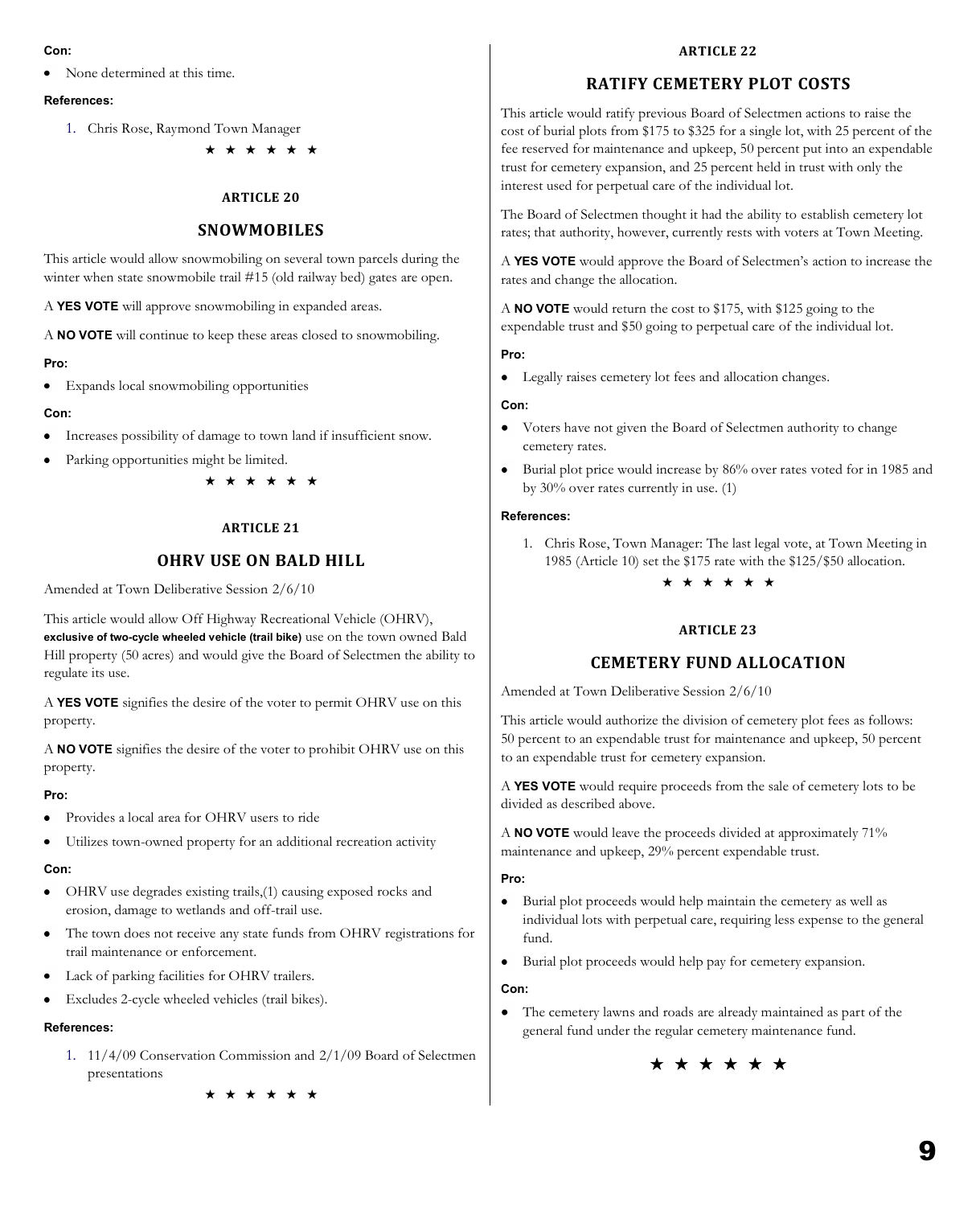#### **ARTICLE 24**

### **CEMETERY FEE AUTHORITY**

Amended at Town Deliberative Session 2/6/10

This article would discontinue the Cemetery Board of Trustees and authorize the Town Manager, subject to the direction of the Board of Selectmen, to increase cemetery plot fees after holding two public hearings.

A **YES VOTE** would give the Board of Selectmen the authority to increase the rate for cemetery lots.

A **NO VOTE** leaves the authority to set cemetery lot fees with the voters.

#### **Pro:**

- $\bullet$ The public would have the chance to express their views on fee increase proposals at public hearings before the Board of Selectmen.
- A change in cemetery lot fees could be made as needed, rather than waiting up to a year for town meeting.
- Brings cemetery fee structure into compliance with state regulations in Title XXVI: chapter 289.

#### **Con:**

Public hearing input is advisory only; voters would no longer be able to  $\bullet$ vote on cemetery rate increases.



#### **ARTICLE 25**

### **MOTTOLO CONSERVATION EASEMENT**

Amended at Town Deliberative Session 2/6/10

"To see" is a tool approved by the New Hampshire Supreme Court for use at Deliberative Sessions to negate warrant articles.

#### **Reference:**

1. <http://www.courts.state.nh.us/supreme/opinions/2008/grant020.pdf>

\* \* \* \*

#### **ARTICLE 26**

## **NO DISCHARGE OF FIREARMS ON TOWN LAND LESS THAN 30 ACRES**

Amended at Town Deliberative Session 2/6/10

This article would advise the Board of Selectmen that voters wish to prohibit discharge of firearms on town-owned parcels of 30 acres or less in close proximity to homes. It is advisory only. The Board of Selectmen has sole authority to regulate discharge of firearms on these parcels.

A **YES VOTE** affirms that a voter opposes discharge of firearms on townowned parcels smaller than 30 acres.

A **NO VOTE** supports continuing to allow discharge of firearms only on currently designated town-owned land.

\* \* \* \* \* \*

#### **ARTICLE 27**

#### **DEFINITION OF MARRIAGE**

Amended at Town Deliberative Session 2/6/10

"To see" is a tool approved by the New Hampshire Supreme Court for use at Deliberative Sessions to negate warrant articles.

#### **Reference:**

1. <http://www.courts.state.nh.us/supreme/opinions/2008/grant020.pdf>

\* \* \* \* \* \*

#### **ARTICLE 28**

### **HUNTING WARRANT ARTICLE**

This article would advise the Selectmen to allow hunting on all Town owned parcels that are alongside large tracts of land open to hunting and that meet the regulations of New Hampshire Fish and Game laws Title XVIII.(1) It is advisory only. The Board of Selectmen has sole authority to regulate hunting on these parcels.

A **YES VOTE** signals the desire to allow hunting on additional Town owned parcels.

A **NO VOTE** would maintain the current Town ordinance prohibiting the discharge of firearms on all Town owned land except for certain large parcels greater than 50 acres.

#### **References:**

1. NH RSA 207:3-a generally prohibits hunting within 300 feet of an occupied dwelling. Title XVIII includes NH RSA chapters 206 through 215-c, which may include additional restrictions.

\* \* \* \* \*

#### **ARTICLE 29**

#### **LAND USE CHANGE TAX**

At a meeting on February 17, 2010, the Board of Selectmen set aside the Deliberative Session amendment of "to see" and reinstated Article 29. However, Town Counsel has advised that passage of Article 29 will have no effect. Currently Land Use Change Tax (LUCT) revenue, set by voters on March 11, 2008, apportions 50% of LUCT revenue to the General Fund and 50% to the Conservation Fund.

Article 29: *Shall we rescind the provisions of RSA 79-A:25-a which account for revenues received from the land use change tax in a fund separate from the general fund? Any unappropriated surplus remaining in the land use change tax fund, and any future land use change tax revenues shall immediately be deemed general fund revenue.* This is a petition warrant article.

\* \* \* \* \* \*

#### **ARTICLE 30**

## **YIELD TAX (TIMBER TAX) TO GENERAL FUND**

This article would redirect the Yield Tax (timber tax) from the Conservation Fund into the General Fund for use for the town as determined by the Selectmen.

A **YES VOTE** shifts the timber tax into the General Fund.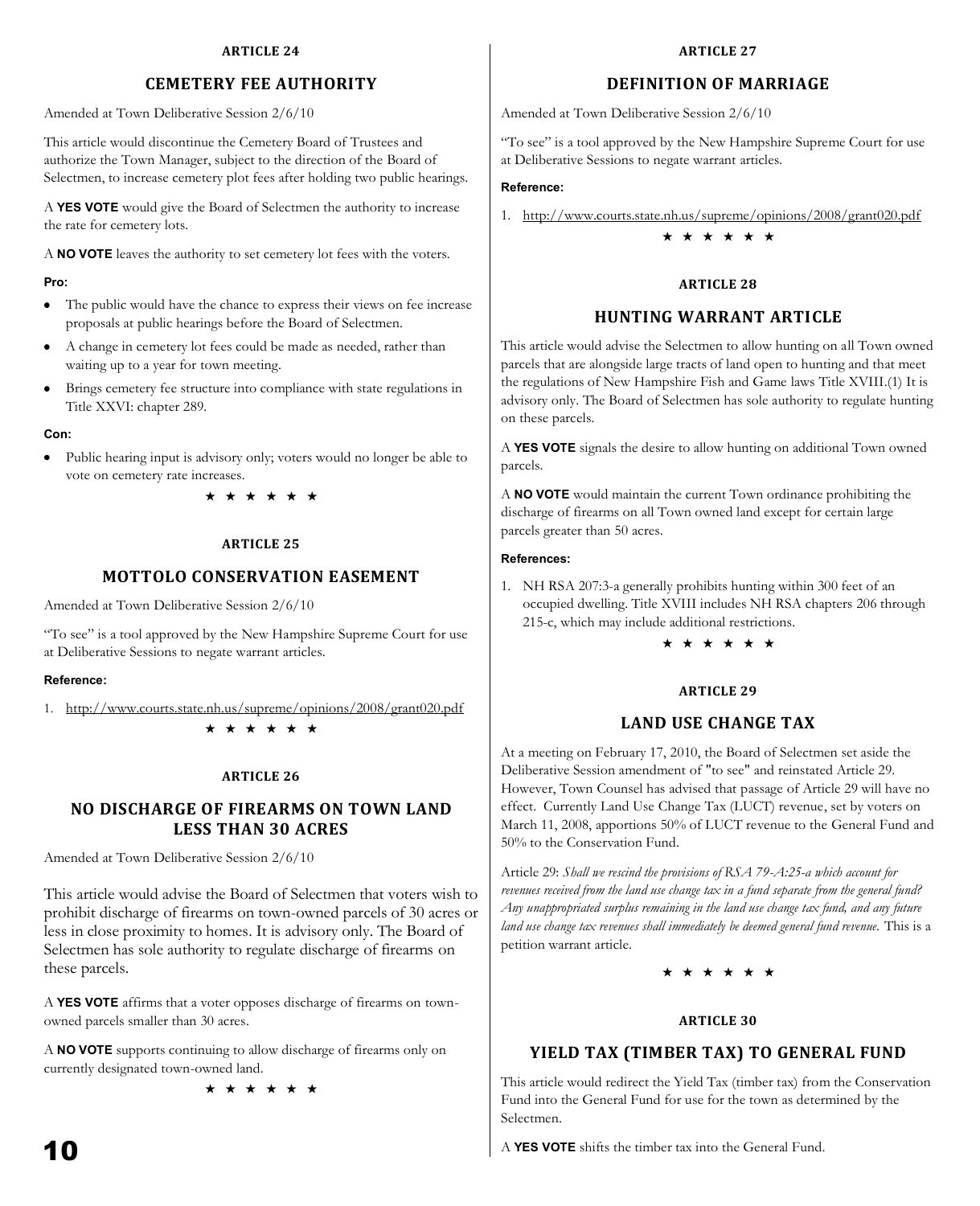#### A **NO VOTE** keeps the timber tax in the Conservation Fund.

#### **Pro:**

Would make more money available to the General Fund.

#### **Con:**

Would remove a source of income from the Conservation Fund.

\* \* \* \* \*

#### **ARTICLE 31**

#### **RESCIND CONSERVATION COMMISSION**

Amended at Town Deliberative Session 2/6/10

"To see" is a tool approved by the New Hampshire Supreme Court for use at Deliberative Sessions to negate warrant articles.

#### **Reference:**

1. <http://www.courts.state.nh.us/supreme/opinions/2008/grant020.pdf>

\* \* \* \* \* \*

#### **ARTICLE 32**

#### **OHRV LAWS FOR TOWN LAND**

Amended at Town Deliberative Session 2/6/10

"To see" is a tool approved by the New Hampshire Supreme Court for use at Deliberative Sessions to negate warrant articles.

#### **Reference:**

1. <http://www.courts.state.nh.us/supreme/opinions/2008/grant020.pdf>

\* \* \* \* \* \*

#### **ARTICLE 33**

## **CASSIER EASEMENT**

The 370 acre Lillian Cassier Memorial Town Forest was purchased in March 1999 for \$160,000 stating that the "land [is] to be held in perpetuity by the Town of Raymond to be managed by the Raymond Conservation Commission". (1) The Conservation Commission would like to complete the transaction necessary to protect the property for future generations by placing a conservation easement on the entire parcel. A conservation easement is a legally binding contract to protect the parcel's natural resources of ponds, streams, wetlands, forests and wildlife habitat in perpetuity and to prevent future sub-division or development. There is no tax impact. (2)

A **YES VOTE** would agree to put a conservation easement on this property.

A **NO VOTE** would maintain the current status of the property as unprotected from future land use changes.

#### **Pro:**

- Protects ponds, streams, wetlands and the aquifer that feeds the town's drinking water.
- Protects forest resources and habitat for wildlife.
- Open space for town residents to enjoy active and passive outdoor recreation.

Satisfies the intent of the Cassier family when they sold the land to the  $\bullet$ town. (3)

#### **Con:**

A conservation easement closes the property to all future development.

#### **References:**

- 1. March 19, 1999 Article #11 Town Warrant
- 2. Conservation Commission funds established per RSA 36-A:5 by Raymond voters for conservation uses and deemed not part of the General Fund by RSA 79-A:25 are currently adequate to cover onetime costs of transfer.
- 3. Letter from Cassier family on file with the Conservation Commission.

\* \* \* \* \* \*

#### **ARTICLE 34**

## **AUDETTE ESTATES ACQUISITION AND CONSERVATION EASEMENT**

The Conservation Commission would like to purchase and place a conservation easement on the 78 acre Audette Estates property, located between Smith Pond Road and Audette Road and abutting the Lillian Cassier Memorial Town Forest. Acquisition of this property would protect the existing aquifer and the Dudley Brook that flows into the Lamprey River. A conservation easement is a legally binding contract to protect the parcel's natural resources of ponds, streams, wetlands, forests and wildlife habitat in perpetuity and to prevent future sub-division or development. There is no tax impact. (1)

A **YES VOTE** on this article would signal the voter's desire to purchase the property and place a conservation easement on it.

A **NO VOTE** would maintain the current status of the property.

#### **Pro:**

- Protects ponds, streams, wetlands and the aquifer that feeds the town's  $\bullet$ drinking water.
- Protects forest resources and habitat for wildlife.
- Open space for town residents to enjoy active and passive outdoor  $\bullet$ recreation.
- Land in conservation easements does not cost the taxpayers for town and school services. (2)

#### **Con:**

- A conservation easement closes the property to all future development.
- The town currently receives \$149 annual tax revenue on this land. (3)

#### **References:**

- 1. Conservation Commission funds established per RSA 36-A:5 by Raymond voters for conservation uses and deemed not part of the General Fund by RSA 79-A:25 are currently adequate to cover purchase price and one-time costs.
- 2. Superintendent Dr. Jeanne Richards: Current (2008-09) annual per student cost to taxpayers: \$12,860.92.
- 3. Town tax records.

\* \* \* \* \*